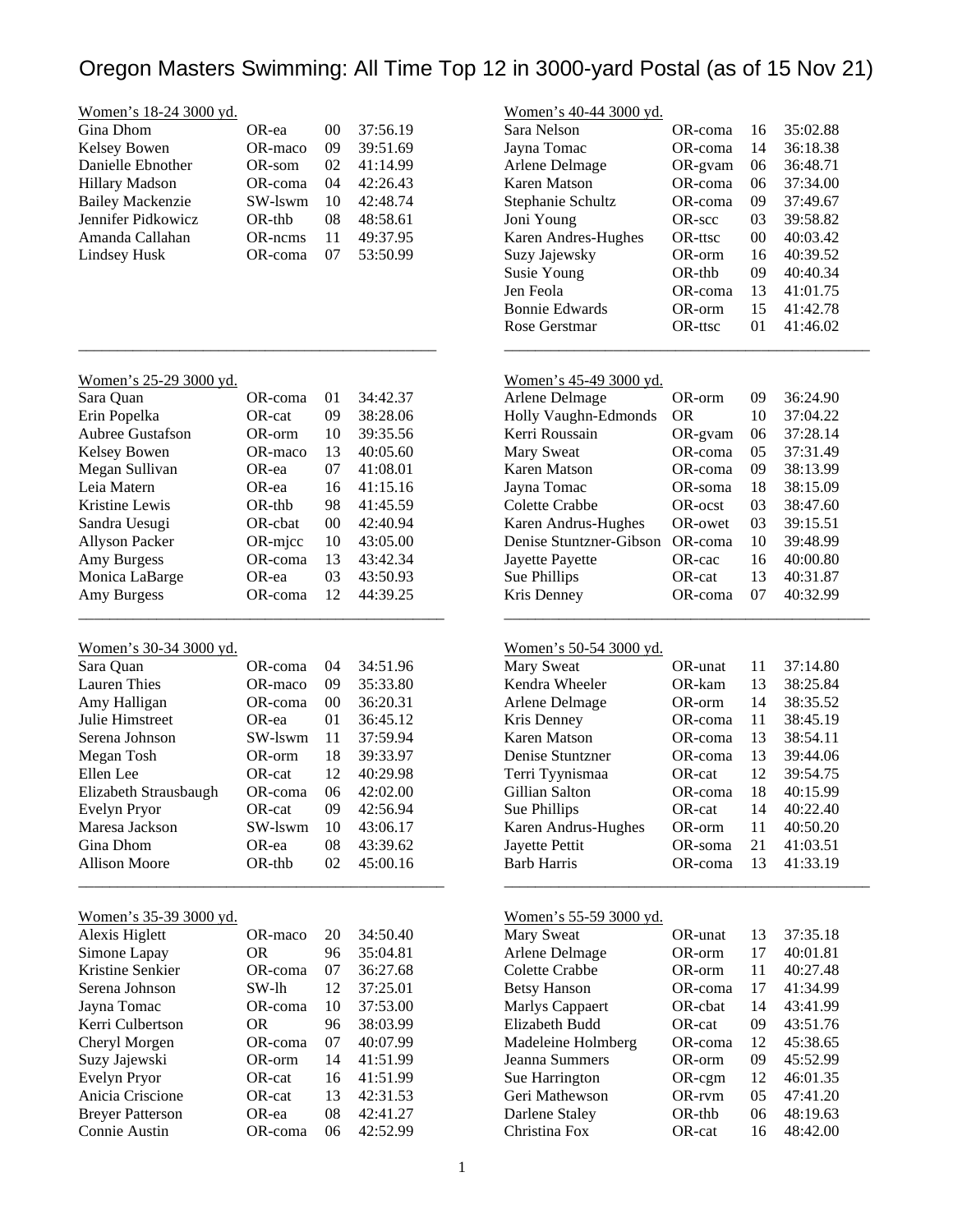| <b>Colette Crabbe</b><br>17<br>38:52.36<br>OR-orm<br>39:50.99<br>Sephanie Martin<br>OR-coma<br>19<br>Jeanna Summers<br>44:55.56<br>OR-orm<br>18<br>Barbara Frid<br>$OR-thb$<br>04<br>45:00.11<br>Madeleine Holmberg<br>OR-coma<br>14<br>45:36.86<br>17<br>47:46.38<br>Jan Hildebrandt<br>OR-soma<br><b>Deb Dotters</b><br>OR-ea<br>14<br>50:44.52<br>52:24.99<br><b>Tam Jenkins</b><br>OR-orm<br>08<br>Van Horne, Beatrice<br>52:38.99<br>OR-cat<br>14<br>Sarah Olson<br>OR-coma<br>12<br>52:42.99<br><b>Linda Carstens</b><br>OR-coma<br>14<br>53:33.24<br>OR-ea<br>54:32.12<br><b>Ginny Saunders</b><br>10<br>Women's 65-69 3000 yd.<br>Colette Crabbe<br>21<br>39:57.34<br>OR-orm<br>Jeanna Summers<br>21<br>41:16.04<br>OR-orm<br>Sue Calnek-Morris<br>09<br>47:35.00<br>OR-orm<br>48:20.99<br><b>Janet Gettling</b><br>OR-coma<br>14<br>Geri Mathwewson<br>13<br>51:55.99<br>OR-rvm<br>Monika Johnson<br>15<br>52:13.64<br>OR-vsc<br><b>Beth Brenner</b><br>54:00.00<br>OR-ncms<br>19<br>Joan Delgado<br>SW-lswm<br>55:00.59<br>11<br>Jan Plessner<br>OR-ea<br>13<br>55:33.01<br>Pat Sherman<br>$OR$ -un<br>14<br>56:35.99<br>Lynda Christiansen<br>58:04.59<br>OR-ea<br>09<br>Peggie Hodge<br>OR-coma<br>05<br>58:50.99<br>Women's 70-74 3000 yd.<br><b>Lavelle Stoinoff</b><br><b>MACO</b><br>04<br>45:35.99<br>Pat Sherman<br>56:26.00<br>OR-coma<br>16<br>Linda Chistiansen<br>OR-ea<br>1:01:22.84<br>16 | Women's 60-64 3000 yd. |  |  |
|-------------------------------------------------------------------------------------------------------------------------------------------------------------------------------------------------------------------------------------------------------------------------------------------------------------------------------------------------------------------------------------------------------------------------------------------------------------------------------------------------------------------------------------------------------------------------------------------------------------------------------------------------------------------------------------------------------------------------------------------------------------------------------------------------------------------------------------------------------------------------------------------------------------------------------------------------------------------------------------------------------------------------------------------------------------------------------------------------------------------------------------------------------------------------------------------------------------------------------------------------------------------------------------------------------------------------------------------------------------------------------------------------------------------|------------------------|--|--|
|                                                                                                                                                                                                                                                                                                                                                                                                                                                                                                                                                                                                                                                                                                                                                                                                                                                                                                                                                                                                                                                                                                                                                                                                                                                                                                                                                                                                                   |                        |  |  |
|                                                                                                                                                                                                                                                                                                                                                                                                                                                                                                                                                                                                                                                                                                                                                                                                                                                                                                                                                                                                                                                                                                                                                                                                                                                                                                                                                                                                                   |                        |  |  |
|                                                                                                                                                                                                                                                                                                                                                                                                                                                                                                                                                                                                                                                                                                                                                                                                                                                                                                                                                                                                                                                                                                                                                                                                                                                                                                                                                                                                                   |                        |  |  |
|                                                                                                                                                                                                                                                                                                                                                                                                                                                                                                                                                                                                                                                                                                                                                                                                                                                                                                                                                                                                                                                                                                                                                                                                                                                                                                                                                                                                                   |                        |  |  |
|                                                                                                                                                                                                                                                                                                                                                                                                                                                                                                                                                                                                                                                                                                                                                                                                                                                                                                                                                                                                                                                                                                                                                                                                                                                                                                                                                                                                                   |                        |  |  |
|                                                                                                                                                                                                                                                                                                                                                                                                                                                                                                                                                                                                                                                                                                                                                                                                                                                                                                                                                                                                                                                                                                                                                                                                                                                                                                                                                                                                                   |                        |  |  |
|                                                                                                                                                                                                                                                                                                                                                                                                                                                                                                                                                                                                                                                                                                                                                                                                                                                                                                                                                                                                                                                                                                                                                                                                                                                                                                                                                                                                                   |                        |  |  |
|                                                                                                                                                                                                                                                                                                                                                                                                                                                                                                                                                                                                                                                                                                                                                                                                                                                                                                                                                                                                                                                                                                                                                                                                                                                                                                                                                                                                                   |                        |  |  |
|                                                                                                                                                                                                                                                                                                                                                                                                                                                                                                                                                                                                                                                                                                                                                                                                                                                                                                                                                                                                                                                                                                                                                                                                                                                                                                                                                                                                                   |                        |  |  |
|                                                                                                                                                                                                                                                                                                                                                                                                                                                                                                                                                                                                                                                                                                                                                                                                                                                                                                                                                                                                                                                                                                                                                                                                                                                                                                                                                                                                                   |                        |  |  |
|                                                                                                                                                                                                                                                                                                                                                                                                                                                                                                                                                                                                                                                                                                                                                                                                                                                                                                                                                                                                                                                                                                                                                                                                                                                                                                                                                                                                                   |                        |  |  |
|                                                                                                                                                                                                                                                                                                                                                                                                                                                                                                                                                                                                                                                                                                                                                                                                                                                                                                                                                                                                                                                                                                                                                                                                                                                                                                                                                                                                                   |                        |  |  |
|                                                                                                                                                                                                                                                                                                                                                                                                                                                                                                                                                                                                                                                                                                                                                                                                                                                                                                                                                                                                                                                                                                                                                                                                                                                                                                                                                                                                                   |                        |  |  |
|                                                                                                                                                                                                                                                                                                                                                                                                                                                                                                                                                                                                                                                                                                                                                                                                                                                                                                                                                                                                                                                                                                                                                                                                                                                                                                                                                                                                                   |                        |  |  |
|                                                                                                                                                                                                                                                                                                                                                                                                                                                                                                                                                                                                                                                                                                                                                                                                                                                                                                                                                                                                                                                                                                                                                                                                                                                                                                                                                                                                                   |                        |  |  |
|                                                                                                                                                                                                                                                                                                                                                                                                                                                                                                                                                                                                                                                                                                                                                                                                                                                                                                                                                                                                                                                                                                                                                                                                                                                                                                                                                                                                                   |                        |  |  |
|                                                                                                                                                                                                                                                                                                                                                                                                                                                                                                                                                                                                                                                                                                                                                                                                                                                                                                                                                                                                                                                                                                                                                                                                                                                                                                                                                                                                                   |                        |  |  |
|                                                                                                                                                                                                                                                                                                                                                                                                                                                                                                                                                                                                                                                                                                                                                                                                                                                                                                                                                                                                                                                                                                                                                                                                                                                                                                                                                                                                                   |                        |  |  |
|                                                                                                                                                                                                                                                                                                                                                                                                                                                                                                                                                                                                                                                                                                                                                                                                                                                                                                                                                                                                                                                                                                                                                                                                                                                                                                                                                                                                                   |                        |  |  |
|                                                                                                                                                                                                                                                                                                                                                                                                                                                                                                                                                                                                                                                                                                                                                                                                                                                                                                                                                                                                                                                                                                                                                                                                                                                                                                                                                                                                                   |                        |  |  |
|                                                                                                                                                                                                                                                                                                                                                                                                                                                                                                                                                                                                                                                                                                                                                                                                                                                                                                                                                                                                                                                                                                                                                                                                                                                                                                                                                                                                                   |                        |  |  |
|                                                                                                                                                                                                                                                                                                                                                                                                                                                                                                                                                                                                                                                                                                                                                                                                                                                                                                                                                                                                                                                                                                                                                                                                                                                                                                                                                                                                                   |                        |  |  |
|                                                                                                                                                                                                                                                                                                                                                                                                                                                                                                                                                                                                                                                                                                                                                                                                                                                                                                                                                                                                                                                                                                                                                                                                                                                                                                                                                                                                                   |                        |  |  |
|                                                                                                                                                                                                                                                                                                                                                                                                                                                                                                                                                                                                                                                                                                                                                                                                                                                                                                                                                                                                                                                                                                                                                                                                                                                                                                                                                                                                                   |                        |  |  |
|                                                                                                                                                                                                                                                                                                                                                                                                                                                                                                                                                                                                                                                                                                                                                                                                                                                                                                                                                                                                                                                                                                                                                                                                                                                                                                                                                                                                                   |                        |  |  |
|                                                                                                                                                                                                                                                                                                                                                                                                                                                                                                                                                                                                                                                                                                                                                                                                                                                                                                                                                                                                                                                                                                                                                                                                                                                                                                                                                                                                                   |                        |  |  |
|                                                                                                                                                                                                                                                                                                                                                                                                                                                                                                                                                                                                                                                                                                                                                                                                                                                                                                                                                                                                                                                                                                                                                                                                                                                                                                                                                                                                                   |                        |  |  |
|                                                                                                                                                                                                                                                                                                                                                                                                                                                                                                                                                                                                                                                                                                                                                                                                                                                                                                                                                                                                                                                                                                                                                                                                                                                                                                                                                                                                                   |                        |  |  |
|                                                                                                                                                                                                                                                                                                                                                                                                                                                                                                                                                                                                                                                                                                                                                                                                                                                                                                                                                                                                                                                                                                                                                                                                                                                                                                                                                                                                                   |                        |  |  |
|                                                                                                                                                                                                                                                                                                                                                                                                                                                                                                                                                                                                                                                                                                                                                                                                                                                                                                                                                                                                                                                                                                                                                                                                                                                                                                                                                                                                                   |                        |  |  |
| Peggy Whiter<br>OR-coma<br>14<br>1:05:21.99                                                                                                                                                                                                                                                                                                                                                                                                                                                                                                                                                                                                                                                                                                                                                                                                                                                                                                                                                                                                                                                                                                                                                                                                                                                                                                                                                                       |                        |  |  |
| Gail Newton<br>OR-ea<br>1:20:09.01<br>15                                                                                                                                                                                                                                                                                                                                                                                                                                                                                                                                                                                                                                                                                                                                                                                                                                                                                                                                                                                                                                                                                                                                                                                                                                                                                                                                                                          |                        |  |  |

| Women's 80-84 3000 yd |  |                               |
|-----------------------|--|-------------------------------|
| Pat Hunt              |  | OR-coma $11 \quad 1:12:15.24$ |
| Nina Gee              |  | OR-coma 13 1:30:12.99         |

**\_\_\_\_\_\_\_\_\_\_\_\_\_\_\_\_\_\_\_\_\_\_\_\_\_\_\_\_\_\_\_\_\_\_\_\_\_\_\_\_\_\_\_\_\_\_\_**

## Men's 18-24 3000 yd.

| Fravis Smith    |  |
|-----------------|--|
| Will Steinhauff |  |

| $1.1$ and $1.0 \pm 1.0000$ , $\alpha$ . |                     |  |
|-----------------------------------------|---------------------|--|
| Travis Smith                            | OR-coma 13 37:17.48 |  |
| Will Steinhauff                         | OR-coma 08 43:22.99 |  |

|  | Men's 25-29 3000 vd. |  |
|--|----------------------|--|
|  |                      |  |

| Nathan Johnsen    | $OR-thb$  | (15)            | 34:49.54 |
|-------------------|-----------|-----------------|----------|
| Robbert van Andel | OR-unat   | (1)3            | 38:56.28 |
| Thomas Schoenborn | OR-ea     | 03 <sup>7</sup> | 39:52.47 |
| Michael Kalk      | $OR$ -cat | 09.             | 41:28.59 |
|                   |           |                 |          |

\_\_\_\_\_\_\_\_\_\_\_\_\_\_\_\_\_\_\_\_\_\_\_\_\_\_\_\_\_\_\_\_\_\_\_\_\_\_\_\_\_\_\_\_\_\_

| Women's 75-79 3000 yd. |        |                       |
|------------------------|--------|-----------------------|
| Judy Ziemer            |        | OR-coma 21 1:06:06.99 |
| Nina Gee               |        | OR-coma 08 1:11:07.00 |
| Pat Hunt               |        | OR-coma 11 1:13:56.00 |
| Judy Melcher           | OR-thb | 99 1:28:05.18         |
|                        |        |                       |

\_\_\_\_\_\_\_\_\_\_\_\_\_\_\_\_\_\_\_\_\_\_\_\_\_\_\_\_\_\_\_\_\_\_\_\_\_\_\_\_\_\_

\_\_\_\_\_\_\_\_\_\_\_\_\_\_\_\_\_\_\_\_\_\_\_\_\_\_\_\_\_\_\_\_\_\_\_\_\_\_\_\_\_\_\_\_\_\_

### Men's 30-34 3000 yd.

| Greg Jablonski          | $OR-thb$  | 00 | 33:31.06   |
|-------------------------|-----------|----|------------|
| Dan Schmitt             | OR-ea     | 04 | 36:19.46   |
| Kennedy Price           | $OR$ -thb | 05 | 36:23.04   |
| <b>Matthew Miller</b>   | $OR$ -rvm | 11 | 36:58.37   |
| Eric Askerman           | $OR-thb$  | 00 | 37:39.80   |
| Jeff Berebitsky         | OR-micc   | 09 | 40:51.99   |
| Andy Grayson            | $OR-?$    | 12 | 42:12.46   |
| Christopher Marler      | OR-soma   | 19 | 42:59.64   |
| <b>Andrew McDermott</b> | $OR$ -rvm | 00 | 47:00.42   |
| <b>Charles Forest</b>   | $OR$ -thb | 00 | 56:26.03   |
| <b>Matt Eaton</b>       | OR-ea     | 04 | 1:06:16.21 |

\_\_\_\_\_\_\_\_\_\_\_\_\_\_\_\_\_\_\_\_\_\_\_\_\_\_\_\_\_\_\_\_\_\_\_\_\_\_\_\_\_\_\_\_\_\_

\_\_\_\_\_\_\_\_\_\_\_\_\_\_\_\_\_\_\_\_\_\_\_\_\_\_\_\_\_\_\_\_\_\_\_\_\_\_\_\_\_\_\_\_\_\_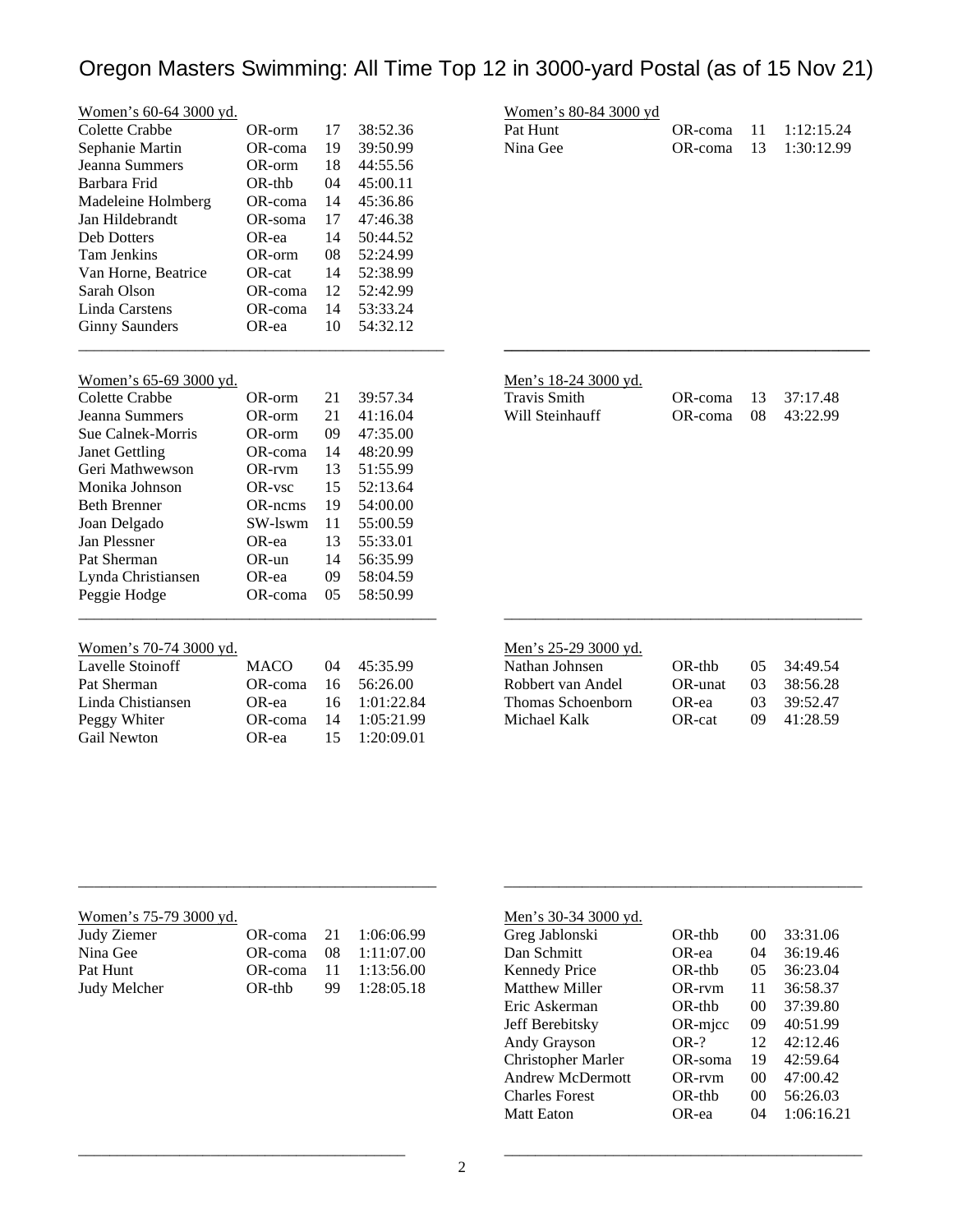| Men's 35-39 3000 yd.        |             |    |          |
|-----------------------------|-------------|----|----------|
| Dave Cloninger              | OR-coma     | 08 | 34:31.91 |
| <b>Jeff Nason</b>           | OR-cat      | 13 | 34:45.57 |
| <b>Matt Miller</b>          | OR-rvm      | 15 | 34:49.56 |
| <b>Tim Nelson</b>           | OR-coma     | 04 | 35:03.46 |
| <b>Brett Crandall</b>       | OR-coma     | 17 | 36:14.99 |
| Rob Higley                  | OR-coma     | 03 | 36:35.24 |
| David Sutherland            | OR-ea       | 14 | 36:58.15 |
| Robbert Van Andel           | OR-oct      | 14 | 37:03.96 |
| Rudolfo Palma               | OR-ea       | 15 | 38:20.03 |
| Doug K. Stewart             | OR-som      | 02 | 38:48.78 |
| <b>Brian Darby</b>          | OR-orm      | 11 | 39:36.23 |
| Chris Tujo                  | OR-coma     | 10 | 39:45.00 |
|                             |             |    |          |
|                             |             |    |          |
| Men's 40-44 3000 yd.        |             |    |          |
| Matt Miller                 | OR-soma     | 17 | 33:45.56 |
| Greg Jablonski              | OR-thb      | 08 | 34:21.07 |
| <b>Hardy Lussier</b>        | OR-coma     | 09 | 34:25.51 |
| <b>Tim Nelson</b>           | OR-coma     | 06 | 34:55.50 |
| Can Ergenekan               | OR-maco     | 13 | 35:11.60 |
| Rob Higley                  | OR-coma     | 07 | 37:07.11 |
| Tim Waud                    | OR-orm      | 09 | 37:27.21 |
| Rudolpo Palma               | OR-ea       | 17 | 38:24.42 |
| Olafson, Kaigin             | <b>NIKE</b> | 14 | 38:35.52 |
| Gabe Duus                   | SW-lswm     | 11 | 39:00.97 |
| Dave Cloninger              | OR-coma     | 12 | 39:05.32 |
| Eric Wan                    | OR-maco     | 09 | 39:14.03 |
|                             |             |    |          |
| <u>Men's 45-49 3000 yd.</u> |             |    |          |
| <b>Hardy Lussier</b>        | OR-coma     | 12 | 32:36.99 |
| Kurt Grote                  |             |    |          |
|                             | OR-maco     | 19 | 33:27.80 |
| <b>Steve Johnson</b>        | OR-ea       | 96 | 35:23.53 |
| Doug Asbury                 | OR-coma     | 06 | 35:28.72 |
| Darrin Lajoie               | OR-aqdk     | 11 | 35:56.97 |
| David Hathaway              | OR-orm      | 10 | 35:59.84 |
| <b>Mark Frost</b>           | OR-cgm      | 14 | 36:08.17 |
| Kris Calvin                 | OR-coma     | 11 | 36:42.00 |
| <b>Tim Nelson</b>           | OR-coma     | 12 | 36:47.16 |
| Jamie Proffitt              | OR-coma     | 10 | 37:26.00 |
| John Peterson               | OR-ea       | 06 | 37:28.69 |
| Ed Ramsey                   | OR-thb      | 04 | 37:49.01 |
|                             |             |    |          |
| Men's 50-54 3000 yd.        |             |    |          |
| <b>Hardy Lussier</b>        | OR-coma     | 16 | 32:09.06 |
| Scot Sullivan               | OR-maco     | 18 | 33:43.59 |
| <b>Steve Johnson</b>        | OR-ea       | 02 | 35:55.41 |
| Gary Oliver                 | OR-coma     | 08 | 36:09.64 |
| Pat Allender                | OR-cat      | 09 | 36:17.11 |
| Osh McNulty                 | OR-cgm      | 13 | 36:22.80 |
| Tom Fristoe                 | OR-coma     | 13 | 37:01.27 |
| Kris Calvin                 | OR-coma     | 12 |          |
|                             |             |    | 37:12.99 |
| Doug Otto                   | OR-maco     | 09 | 37:30.78 |
| Mike Ahten                  | OR-ea       | 14 | 37:40.24 |
| <b>Bob Bruce</b>            | OR-coma     | 01 | 38:14.56 |
| John Chalmers               | OR-ea       | 16 | 38:19.40 |

| <u>Men's 55-59 3000 yd.</u>                       |                    |                 |                      |  |
|---------------------------------------------------|--------------------|-----------------|----------------------|--|
| <b>Hardy Lussier</b>                              | OR-coma            | 20              | 33:41.23             |  |
| <b>Scot Sullivan</b>                              | OR-maco            | 21              | 35:00.74             |  |
| <b>Steve Johnson</b>                              | OR-coma            | 07              | 35:09.24             |  |
| Pat Allender                                      | OR-cat             | 13              | 36:33.83             |  |
| <b>Bob Bruce</b>                                  | OR-coma            | 03              | 37:24.69             |  |
| John Seton                                        | OR-ea              | 16              | 38:05.06             |  |
| Charlie Swanson                                   | OR-ea              | 09              | 38:09.21             |  |
| Mike Tennant                                      | OR-coma            | 08              | 38:58.59             |  |
| <b>Jed Cronin</b>                                 | OR-thb             | 05 <sub>o</sub> | 39:44.40             |  |
| Wes Edwards                                       | OR-gvam            | 11 -            | 40:23.87             |  |
| David Hathaway                                    | OR-orm             | 17              | 40:55.50             |  |
| John Seton                                        | OR-unat            | 15              | 41:05.69             |  |
|                                                   |                    |                 |                      |  |
| <u>Men's 60-64 3000 yd.</u>                       |                    |                 |                      |  |
| Steve Johnson                                     | OR-ea              | 08              | 35:47.04             |  |
| <b>Bob Bruce</b>                                  | OR-coma            | 08              | 38:21.13             |  |
| Pat Allender                                      | OR-cat             | 19              | 38:44.20             |  |
| Jed Cronin                                        | OR-thb             | 08              | 39:19.25             |  |
| Tom Landis                                        | OR-coma            | 06              | 39:31.06             |  |
| Charlie Swanson                                   | OR-ea              | 12              | 40:32.23             |  |
| David Fryefield                                   | OR-ea              | 15              | 40:47.16             |  |
| <b>Tom Phipps</b>                                 | OR-cot             | 14              | 40:57.30             |  |
| Don Uhlir                                         | OR-coma            | 19              | 41:26.00             |  |
| Vern Dasch                                        | OR-orm             | 09              | 41:47.59             |  |
| <b>Brooks Richardson</b>                          | OR-coma            | 14              | 42:09.99             |  |
| Jim Teisher                                       | $OR-thb$           | 12              | 42:16.70             |  |
| Men's 65-69 3000 yd.                              |                    |                 |                      |  |
| <b>Tom Landis</b>                                 | OR-coma            | 07              | 38:25.89             |  |
| <b>Bob Bruce</b>                                  | OR-coma            | 16              | 39:51.21             |  |
| Steve Johnson                                     | OR-ea              | 13              | 39:58.51             |  |
|                                                   |                    | 21              | 40:34.98             |  |
|                                                   |                    |                 |                      |  |
| Jeff Piette                                       | OR-orm             |                 |                      |  |
| Dave Radcliff                                     | OR-thb             | 03              | 41:13.03             |  |
| Kermit Yensen                                     | OR-coma            | 18              | 44:04.99             |  |
| Ralph Mohr                                        | OR-coma            | 09              | 44:55.99             |  |
| <b>Brent Lake</b>                                 | OR-coma            | 03              | 45:13.03             |  |
| Matt Henderson                                    | OR-coma            | 14              | 45:49.99             |  |
| <b>Mike Carew</b>                                 | OR-coma            | 15              | 46:04.55             |  |
| Allen Larson                                      | OR-orm             | 18              | 46:06.09             |  |
| <b>Bren Hirschberg</b>                            | OR-coma            | 11              | 46:41.99             |  |
| <u>Men's 70-74 3000 yd.</u>                       |                    |                 |                      |  |
| Dan Kirkland                                      | OR-soma            | 19              | 37:16.82             |  |
| Dave Radcliff                                     | OR-thb             | 07              | 39:30.88             |  |
| <b>Bob Bruce</b>                                  |                    | 19              | 40:32.77             |  |
| Tom Landis                                        | OR-coma<br>OR-coma | 13              |                      |  |
|                                                   |                    | 12              | 40:58.67<br>45:55.10 |  |
|                                                   | OR-coma<br>OR-coma | 08              |                      |  |
|                                                   | OR-coma            | 19              | 47:11.63<br>47:24.00 |  |
| Ralph Mohr<br><b>Brent Lake</b><br>Matt Henderson | OR-coma            | 11              |                      |  |
| John Spence                                       | OR-coma            |                 | 53:02.99             |  |
| Mike Carew                                        |                    | 20<br>06        | 54:18.02             |  |
| George Thayer<br>John Foges                       | OR-coma<br>OR-coma | 16              | 55:22.91<br>55:23.56 |  |